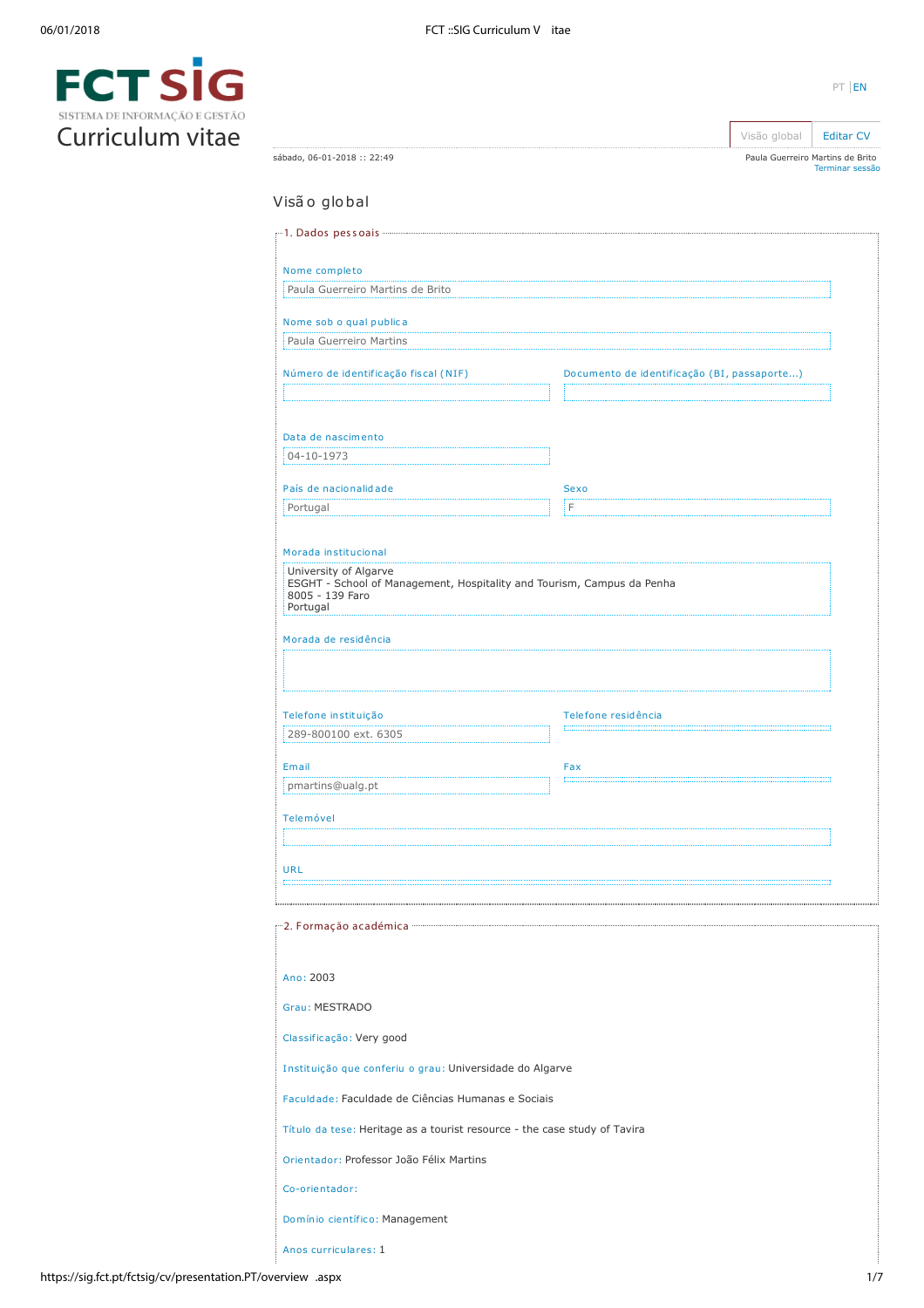Designação do curso: European Master in Cultural Management - specialization in Administration of

06/01/2018 FCT::SIG Curriculum Vitae Cultural Heritage Ano: 1997 Grau: LICENCIATURA Classificação: 14 values Instituição que conferiu o grau: Universidade do Algarve Faculdade: Other Título da tese: Regionalization in Tourism - the case study of Algarve Orientador: Professor Fernando Perna Co-orientador: Domínio científico: Gestão - Marketing Anos curriculares: 2 Designação do curso: Degree in Marketing, Universidade do Algarve, having as previous habilitation Bachelor`s degree in Tourism Ano: 1997 Grau: BACHARELATO Classificação: 14 values Instituição que conferiu o grau: Universidade do Algarve Faculdade: Other Título da tese: Estimated Non formal Tourist Supply - the case study of Albufeira Orientador: Professor Paulo Águas Co-orientador: Domínio científico: Turismo Anos curriculares: 3 Designação do curso: Bachelor in Tourism Ano: 2017 Grau: DOUTORAMENTO Classificação: Very Good with Distinction and Honor Instituição que conferiu o grau: Universidade de Aveiro Faculdade: Other Título da tese: Forms of participation of third sector organisations in tourism system - the case study of Algarve Orientador: Professor Ana Maria Ferreira Co-orientador: Professor Carlos Manuel Martins da Costa Domínio científico: Turismo Designação do curso: PhD in Tourism

| Período                                 | Cargo, categoria ou actividade<br><b>Instituicão</b>                                                                                                                                                                      |                                        |
|-----------------------------------------|---------------------------------------------------------------------------------------------------------------------------------------------------------------------------------------------------------------------------|----------------------------------------|
| $01-6-$<br>2005 a<br>$30 - 7 -$<br>2009 | Colaboração, por nomeação da Comissão Permanente do Conselho<br>Científico, na atribuição de equivalências a detentores de graus de<br>licenciatura em instituições estrangeiras de ensino superior entre 2005 e<br>2009. | University of Algarve,<br><b>FSGHT</b> |
| $01 - 9 -$<br>2013a                     | Membro da Comissão de Creditação de Competências da Licenciatura em<br>Turismo entre 2013 e 2015.                                                                                                                         | University of Algarve,<br><b>FSGHT</b> |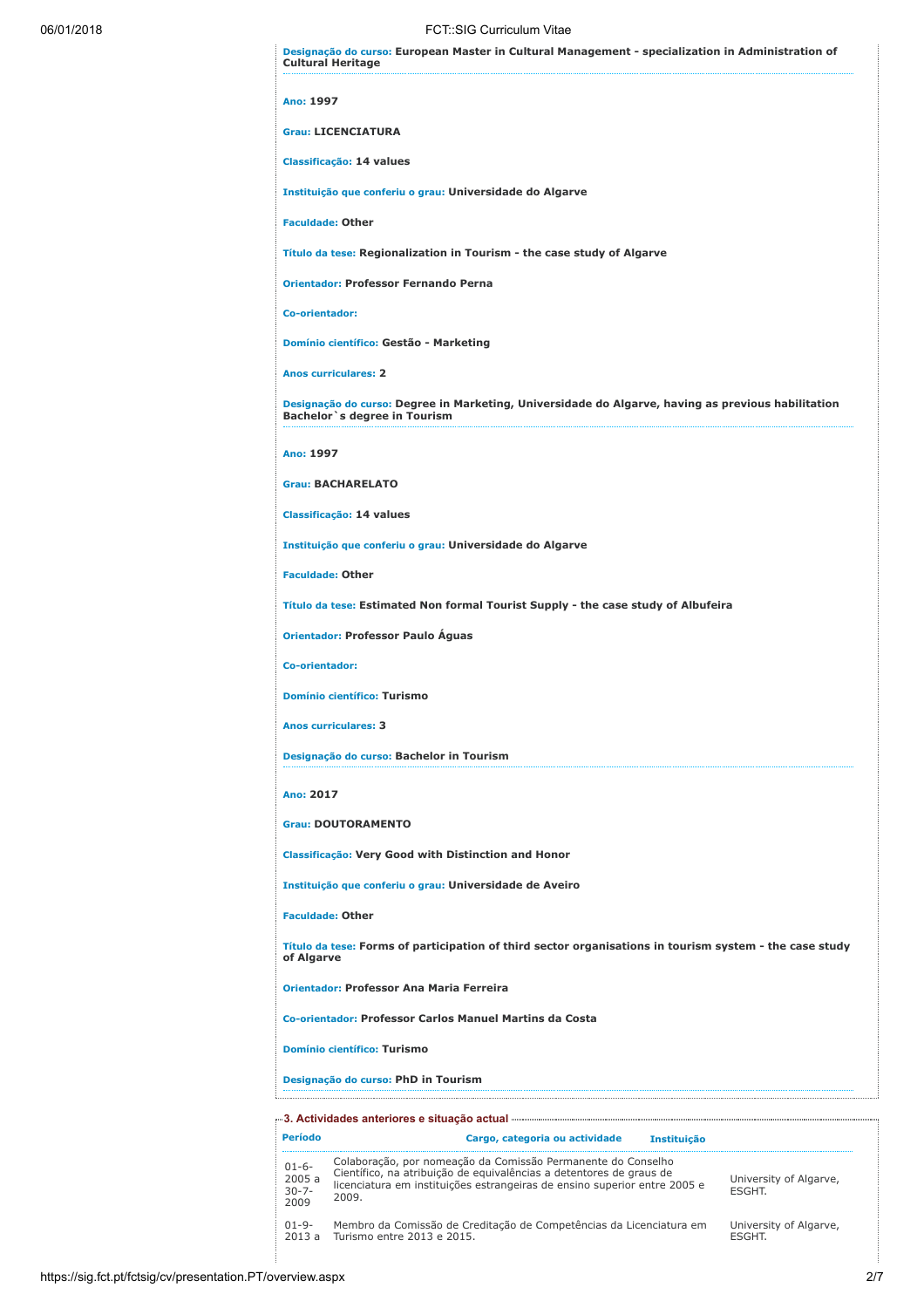# 06/01/2018 FCT::SIG Curriculum Vitae

|  | $30 - 7 -$<br>2015                         |                                                                                                                                                                                  |                                            |
|--|--------------------------------------------|----------------------------------------------------------------------------------------------------------------------------------------------------------------------------------|--------------------------------------------|
|  | $01 - 9 -$<br>2014 a<br>$30 - 7 -$         | Membro da Comissão de Creditação de Competências da Licenciatura em<br>Informação e Animação Turística 2014-2015.                                                                | University of Algarve,<br>ESGHT.           |
|  | 2015<br>$01 - 9 -$                         | Membro da Equipa de Coordenação do Mestrado em Turismo                                                                                                                           | University of Algarve,                     |
|  | 2016 a<br>$30 - 7 -$<br>2017 a             | Coordenação de estrutura departamental: Diretora do núcleo de Turismo,<br>Hotelaria e Ciências Sociais - desde Julho de 2017.                                                    | ESGHT.<br>University of Algarve,<br>ESGHT. |
|  | $01 - 7 -$<br>2012 a<br>$02 - 2 -$<br>2013 | Coordenação de estrutura departamental: Diretora do núcleo de Turismo,<br>Hotelaria e Ciências Sociais - de Setembro de 2005 a Fevereiro de 2009.                                | University of Algarve,<br>ESGHT.           |
|  | $01 - 9 -$<br>2005a<br>$01 - 2 -$<br>2009  | Coordenação de estrutura departamental: Diretora do núcleo de Turismo,<br>Hotelaria e Ciências Sociais - de Setembro de 2005 a Fevereiro de 2009.                                | University of Algarve,<br>ESGHT.           |
|  |                                            | Adjunct Professor - Units:                                                                                                                                                       |                                            |
|  | $01 - 9 -$                                 | Degree in Tourism: Introduction to Tourism, Tourism System, Transports and<br>Acessibilities in Tourism.                                                                         |                                            |
|  | 2017 a                                     | Master in Tourism: Tourism and Administration                                                                                                                                    | University of Algarve                      |
|  |                                            | Degree Hospitality Management: Tourism Principles                                                                                                                                |                                            |
|  |                                            | Adjunct Professor - Units:                                                                                                                                                       |                                            |
|  | $01 - 9 -$<br>2016a                        | Degree in Tourism: Introduction to Tourism, Tourism System, Transports and<br>Acessibilities in Tourism.                                                                         | University of Algarve                      |
|  | $30 - 8 -$<br>2017                         | Master in Tourism: Tourism and Administration                                                                                                                                    |                                            |
|  |                                            | Degree Hospitality Management: Tourism Principles                                                                                                                                |                                            |
|  | $01 - 9 -$<br>2013a                        | Adjunct Professor - Units:                                                                                                                                                       | University of Algarve -                    |
|  | $31 - 8 -$<br>2014                         | Degree in Tourism: Tourism Principles I, Tourism Principles II.                                                                                                                  | <b>ESGHT</b>                               |
|  | $01 - 9 -$                                 | Adjunct Professor - Units:                                                                                                                                                       |                                            |
|  | 2012 a<br>$31 - 8 -$<br>2013               | Degree in Tourism: Tourism Principles I, Tourism Principles II, Transports and<br>Acessibilities in Tourism.                                                                     | University of Algarve -<br><b>ESGHT</b>    |
|  | $01 - 2 -$                                 | Adjunct Professor - Units:                                                                                                                                                       |                                            |
|  | 2012 a<br>$31 - 8 -$<br>2012               | Degree in Tourism: Tourism Principles I, Tourism Principles II, Transports in<br>Tourism, Visitors Attractions Management.                                                       | University of Algarve -<br><b>ESGHT</b>    |
|  | $01 - 9 -$                                 | Adjunct Professor - Units:                                                                                                                                                       |                                            |
|  | 2007 a<br>$31 - 8 -$<br>2008               | Degree in Tourism: Tourism Principles I, Tourism Principles II, Transports in<br>Tourism.                                                                                        | University of Algarve -<br><b>ESGHT</b>    |
|  | $01 - 9 -$                                 | Adjunct Professor - Units:                                                                                                                                                       |                                            |
|  | 2006 a<br>$31 - 8 -$<br>2007               | Degree in Tourism: Tourism Principles I, Tourism Principles II, Transports in<br>Tourism.                                                                                        | University of Algarve -<br><b>ESGHT</b>    |
|  | $01 - 9 -$                                 | Adjunct Professor - Units:                                                                                                                                                       |                                            |
|  | 2005 a<br>$31 - 8 -$<br>2006               | Degree in Tourism: Introduction to Tourism, Tourism System, Transports and University of Algarve -<br>Acessibilities in Tourism.                                                 | <b>ESGHT</b>                               |
|  | $01 - 9 -$                                 | Degree Hospitality Management: Tourism Principles<br>Adjunct Professor - Units:                                                                                                  |                                            |
|  | 2004 a<br>$31 - 8 -$<br>2005               | Degree in Tourism: Introduction to Tourism, Tourism System, Transports and University of Algarve -<br>Acessibilities in Tourism.                                                 | <b>ESGHT</b>                               |
|  |                                            | Degree Hospitality Management: Tourism Principles                                                                                                                                |                                            |
|  | $01 - 9 -$                                 | Assistant Professor - Units:                                                                                                                                                     |                                            |
|  | 2003 a<br>$31 - 8 -$<br>2004               | Degree in Tourism: Introduction to Tourism, Tourism System, Transports in<br>Tourism.                                                                                            | University of Algarve -<br><b>ESGHT</b>    |
|  |                                            | Degree Hospitality Management: Tourism Principles                                                                                                                                |                                            |
|  | $01 - 9 -$                                 | Assistant Professor - Units:                                                                                                                                                     |                                            |
|  | 2002a<br>$31 - 8 -$                        | Degree in Tourism: Tourism Principles I, Tourism Principles II                                                                                                                   | University of Algarve -<br><b>ESGHT</b>    |
|  | 2003                                       | Degree Hospitality Management: Tourism Principles<br>Assistant Professor - Units:                                                                                                |                                            |
|  | $01 - 9 -$<br>2001 a<br>$31 - 8 -$<br>2002 | Degree in Tourism: Tourism and Development, Electronic Distribution<br>Systems in Tourism                                                                                        | University of Algarve -<br><b>ESGHT</b>    |
|  | $01 - 9 -$                                 | Assistant Professor - Units:                                                                                                                                                     | University of Algarve -                    |
|  | 2000 a<br>$31 - 8 -$<br>2001               | Degree in Tourism: Tourism and Development, Electronic Distribution<br>Systems in Tourism, Heritage Management, Management of Marketing<br>Activities, Tariffs and Reservations. | <b>ESGHT</b>                               |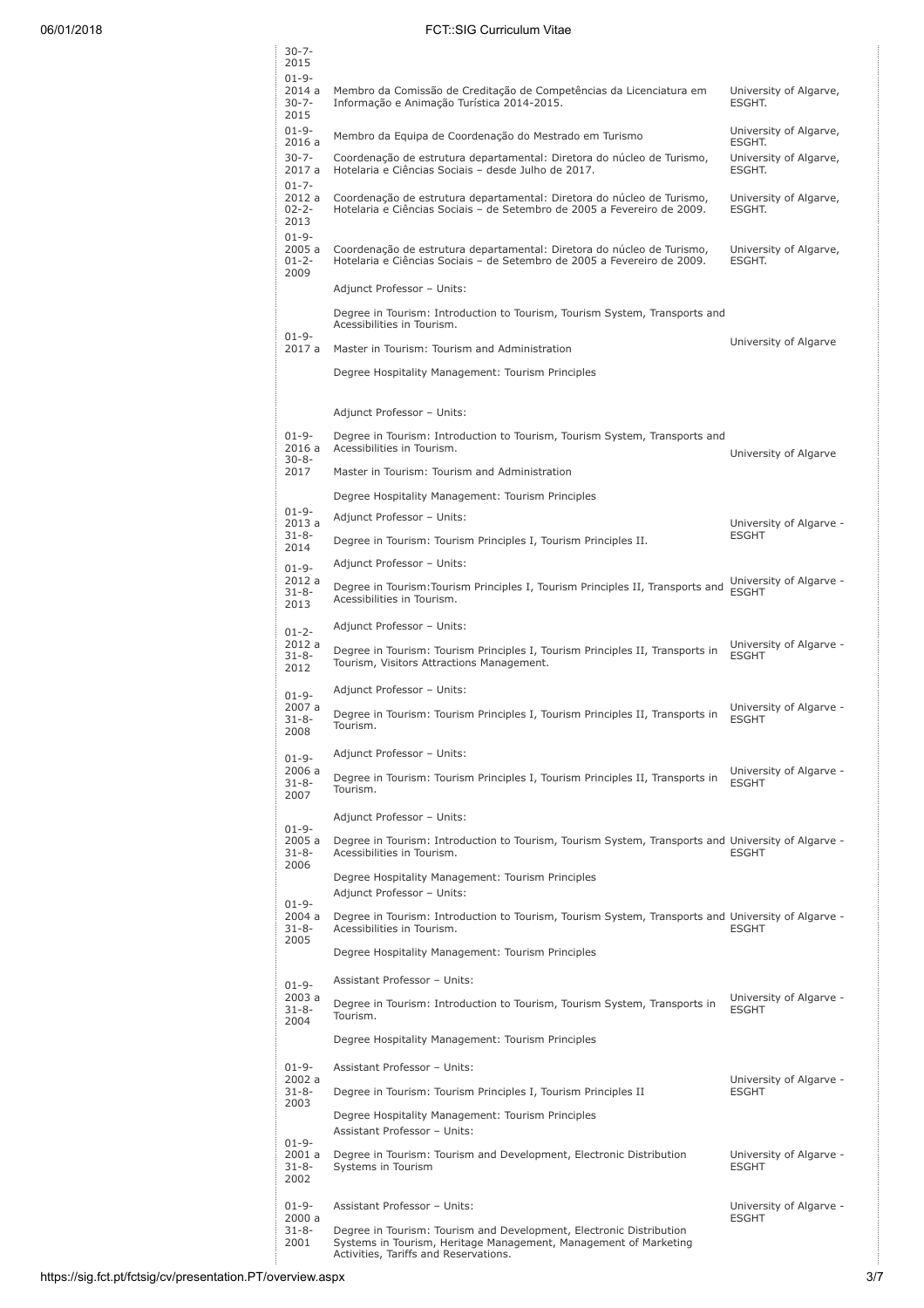| $17 - 11 -$                                 | Assistant Professor - Units:                                                                                                                                     | University of Algarve                                                                      |
|---------------------------------------------|------------------------------------------------------------------------------------------------------------------------------------------------------------------|--------------------------------------------------------------------------------------------|
| 1999 a<br>$31 - 8 -$<br>2000                | Degree in Tourism: Tourism Principles, Management and Marketing of Tourist ESGHT - Escola Superior<br>Activities, Tourism Operations,<br>Transports and Tourism. | de Gestão, Hotelaria e<br>Turismo                                                          |
|                                             |                                                                                                                                                                  | University of Algarve                                                                      |
| $15 - 11 -$<br>1999 a                       | Adjunct Professor since 05/02/2004<br>Assistent Professor (15/11/1999 to 05/02/2004)                                                                             | ESGHT - Escola Superior<br>de Gestão, Hotelaria e<br>Turismo                               |
|                                             | Project Manager - Manager of Promotion, Services and Hospitality in Tavira.                                                                                      |                                                                                            |
| $01 - 1 -$<br>1999 a<br>$11 - 11 -$<br>1999 | Conception and management of historical itineraries, creation of a heritage<br>conservation monetary found, negotiation with tourism companies.                  | AGETAV - Local<br>Development Agency of<br>Tavira.                                         |
| $01 - 10 -$<br>1996 a<br>$30 - 3 -$         | Tourism Agent - Department of Reservations and Ticketing, Department of<br>Lost and Found.                                                                       | PGA - Portugália Airlines                                                                  |
| 1999                                        |                                                                                                                                                                  |                                                                                            |
| $01 - 6 -$<br>1994 a<br>$11 - 11 -$<br>1994 | Curricular Intership: Promotion of Tourist Itineraries, research.                                                                                                | Câmara Municipal de<br>Albufeira - Association of<br><b>Tourism Promotion</b><br>Albufeira |
| $01 - 3 -$<br>1992 a<br>$01 - 5 -$<br>1994  | Sales Promotion Agent of Four Seasons Vilamoura and Four Seasons<br>Fairways (4 star Resort).                                                                    | PRESTUR - Tourism<br>Services.                                                             |

4. Área de actividade científica

Member of (CIEO), Research Centre for Spatial and Organizational Dynamics, Universidade do Algarve.

# 5. Domínio de especialização

### Domínio de especialização

Tourism, Planning and Development of tourism destinations, Networks in Tourism.

# Actuais interesses de investigação

Tourism, Third Sector Organisations, Networks in Tourism.

### Outras competências/actividades

Literature and Tourism, literary itineraries conception and development.

## 6. Experiência na orientação

Master Dissertations:

Supervisor of the dissertation "Tourism and Pedestrian Routes – Via Algarviana, case study", student Filipa Gonçalves, Master in Tourism, ESGHT, Universidade do Algarve. Presentation date: September 2018.

Supervisor of the dissertation "Development of a Service and Hospitality Area for Caravans – São Brás de Alportel", student Fernando Serro Afonso, Master in Tourism, ESGHT, Universidade do Algarve. Presentation date: September 2018.

Supervisor of the dissertation "Professional training, condicioning and satisfation of students – Professional School Gil Eanes", student Amir Dário Ramalho Ali, Master in Marketing, Economia da Universidade do Algarve. Presented in 21 de January 2013, grade: Very Good.

Co-Supervisor of the dissertation "The threat of low cost carriers to the traditional network carriers in the European short haul business travel market". MA European Tourism Management, University of Bournemouth, Set/2004. Aproved.

Students Papers supervision: Paper presented in the 20th International Tourism Students Conference, Universidade Rey Juan Carlos, Madrid, 27 to 30 Abril 2005. First Prize.

Degree final projects:

2006/2007:

- "Tourism Development in Tavira– a supply perspective".
- "Health Tourism as a booster for lodging units".
- "Tourism and Heritage an itinerary proposal for Portimão".

2005/2006:

- "Tourism and local communities the case of Tavira".
- "Tourism and local communities the case of Portimão".
- 2003/2004:
- "Heritage as tourist resource– Lagos case study".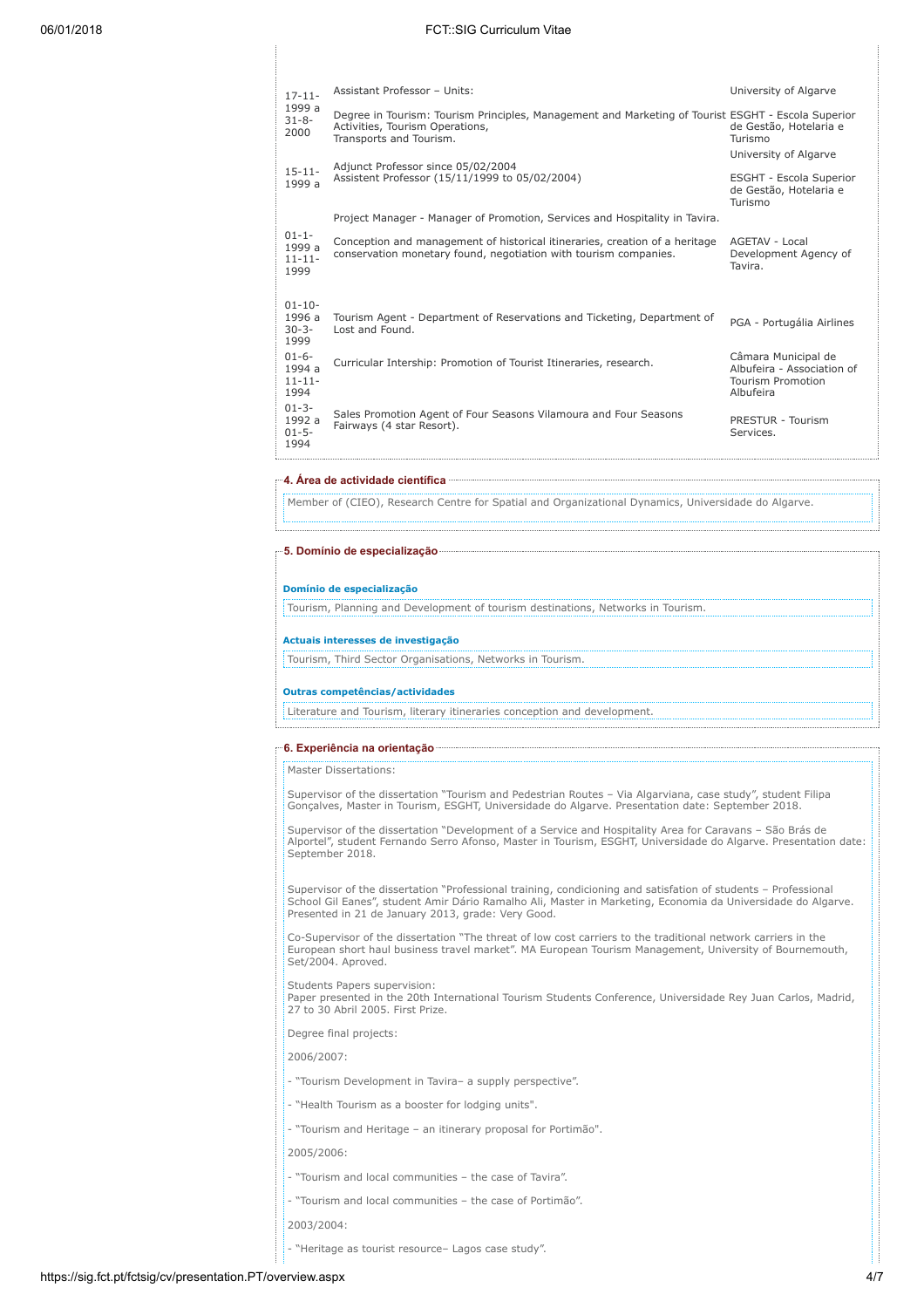# 06/01/2018 FCT::SIG Curriculum Vitae

| - "Heritage as tourist resource- Mosteiro da Batalha case study".         |
|---------------------------------------------------------------------------|
| 2002/2003:                                                                |
| - "Heritage as tourist resource Portimão case study".                     |
| - "Heritage as tourist resource- Faro case study".                        |
| 2001/2002:                                                                |
| - "Tourism and local policies".                                           |
|                                                                           |
| 2000/2001:                                                                |
| - "Tourism Planning and Development in Alte".                             |
| - "Cultural Practices - Faro case study".                                 |
| - "The profile of cultural tourists - Silves case study".                 |
|                                                                           |
| Juri participation (Final project - Degree):                              |
| -"The contribution of heritage to tourist supply diversification", 2007.  |
| -"Theme Parks as a factor of developmentl", 2007.                         |
| -"Historical Itinerary-Museu de Arqueologia de Silves", 2007.             |
| -"Air Transport in the Mediterranian", 2006.                              |
| -"Moçambique as an emerging tourism destination", 2006.                   |
| -"Arqueologic itineraries in Algarve", 2006.                              |
| -"Cultural Heritage and sustainable tourism - Tarrafal case study", 2005. |
| -"Gay tourism and transgenders in Lisboa", 2005.                          |
| -"Tourist profile of Loulé, 2005.                                         |
| -"Jardim Alameda João de Deus, as a cultural resource in Faro", 2004.     |
| -"Rent-a-cars Certification processes", 2004.                             |
| -"Faro tourists profile", 2004.                                           |
| -"Urban Tourism - Tavira case study", 2003.                               |
| -"Urban Tourism – – Zona Oriental de Lisboa – Parque das Nações", 2003.   |
| -Urban Tourism -Silves", 2003.                                            |
| -"Senior Tourism in Algarve", 2002.                                       |
| -"Cultural Tourism in Olhão", 2002.                                       |
| -"Tourism in Western Algarve, 2000.                                       |
| -"Strategic adaptations of GDS to Internet", 2000.                        |
| - "Events management - an approach", 2002.                                |
| - "Organzational Learning and Design", 2000.                              |
| - "Political Marketing Project", 2000.                                    |
|                                                                           |
|                                                                           |
|                                                                           |

re 7. Participação em projectos em entre a construction de la construction de la construction de la construction

Participação em projectos de investigação (coordenador/membro de equipas)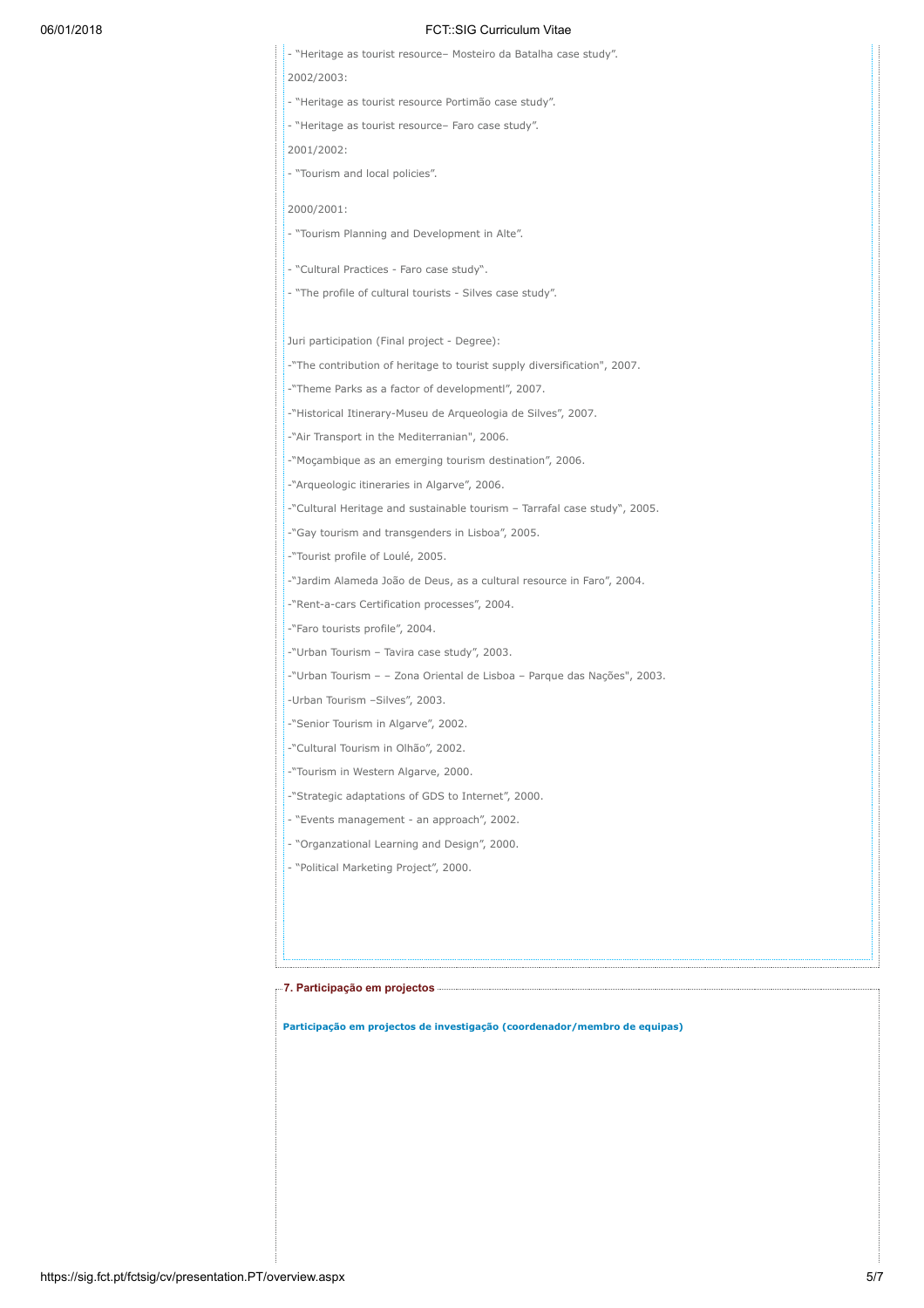# 06/01/2018 FCT::SIG Curriculum Vitae

Member of the Project Team "Cândido Guerreiro, the poet of Alte. Itinerary design and contents (promotional brochure) which aims to create an educational and tourist-literary itinerary in Alte, with the figure and the work of the writer as the guiding principle. Research Project in Literature and Tourism Lit & Tour in collaboration with the Municipality of Loulé, between September 2016 and May 2017.

Member of the Working Group collaboration in the development of the 1st Regional Youth Action Plan of the Algarve 2020 - a youth contract, Culture, Sport, Leisure and Tourism, between June 2015 and February 2016.

Member of the ESGHT research team that integrated the international project Profile of the Visitors of Heritage Places (Fortaleza de Sagres, Lagos, Tavira) coordinated by the ATLAS European Association for Tourism and Leisure Education, 2005-2006.

Member of the ESGHT research team that integrated the international project "Cultural Tourism in Latin America and Europe: Research, Training and Regional Development", integrated in the IBERTUR network (Portugal, Spain and Latin America) and coordinated by the University of Barcelona. Study: Situation of Cultural Tourism in Portugal: case studies from Faro, Silves and Tavira, between 2004 and 2005.

Member of the research team that developed the study of the event "Faro, National Capital of Culture 2005 and its impact on Tourism", Center for Studies of the ESGHT, Hospitality and Tourism/ University of Algarve.

Member of the working group that developed the study carried out by ESGHT - University of Algarve, as a contribution to the proposal of the Tourism group" to be presented at CCISP in the framework of the preparation of the European Higher Education Area, 2005-2006.

# 8. Prémios e Distinções

| Ano  | Prémio ou distinção                                            | <b>Entidade promotora</b>                                                                                               |
|------|----------------------------------------------------------------|-------------------------------------------------------------------------------------------------------------------------|
| 2005 | Supervision of the paper presented<br>by the 4th year students | Scientific Comitee of the 20th<br>International Conference of Tourism<br>Students in Universidad Juan<br>Carlos, Madrid |

# 9. Publications .........

#### Livros (autor)

Martins, P. et al., (2007). "O Evento Faro Capital Nacional da Cultura 2005 e o Turismo", Centro de Estudos da ESGHT – Escola Superior de Gestão, Hotelaria e Turismo, Universidade do Algarve, Maio de 2007 (ISBN 9729341559).

### Capítulos de livros

Martins de Brito, P. (2014). Que papel para o terceiro setor no desenvolvimento dos destinos turísticos? O caso do Algarve. In Costa, C., Brandão, F.; Costa, R.; Breda, Z. (editores). Produtos e Competitividade do Turismo

na Lusofonia, Volume II, Escola Editora, (ISBN 9789725924105).

**Artigos em revistas de circulação internacional com arbitragem científica**<br>Martins, P. (2006). "Urban Planning and the New Sustainable Development – The case study of Tavira",<br>Referred Paper, Proceedings of the 24th EuroC Travel and Hospitality", Professor P. Tarsas, Dr. E. Christou, Dr. M. Sigala (editors), Outubro 2006. Martins de Brito, P.; Ferreira, A.; Costa, C. (2011) Tourism and Third Sector Organisations - strangers or partners?, Tourism Planning and Development, Vol. 8: nº 1, 87-100, February 2011.

Martins de Brito, P., Ferreira, A., Costa, C. (2007). "Cities, Tourism and Cultural Planning – an integrated<br>approach. Case study of Tavira". In Edwards, J. & Vaughan, R. (editors). ATLAS – Association for Tourism and<br>Leis tourist areas", Viana do Castelo, Portugal, Setembro de 2007.

Ferreira, A., Martins, A. I., Gonçalves, A.R., Martins de Brito, P., Perdigão, F., Pereira, L., Torkington, K. (2007). "Faro National Capital of Culture – reflections on the profile of tourists who attended the events". In Edwards, J. & Vaughan, R. (editors). ATLAS – Association for Tourism and Leisure Education Annual Conference 2007, "Destinations Revisited – Perspectives on developing and managing tourist areas", Viana do Castelo, Portugal, Setembro de 2007.

Martins de Brito, P., Ferreira, A. M. e Costa, C. (2011) Tourism and Third Sector Organisations—Strangers or Partners?, Tourism Planning & Development, 8: 1, 87 – 100 (ISSN 2156-8316).

Martins, P., Ferreira, A. e Costa, C. (2010) Turismo e Terceiro Sector (nas artes e na cultura): organização, gestão e planeamento no caso do Algarve. In Costa, C. (editor) Revista Turismo & Desenvolvimento/ Journal of Tourism and Development; nº 13/14, volume 3. International Conference INVTUR 2010 Tourism Research: State of the Art and Future Perspectives, Aveiro, Portugal, março de 2010 (ISSN: 1645.9261).

Publicações em actas de encontros científicos

Martins, P. (2006). "O Património enquanto recurso turístico – o caso de Tavira", "I Congresso Internacional sobre Desafios Sócio-culturais para o Século XXI", Póvoa do Varzim, Junho de 2006 (ISBN-109729940487). Martins, P. (2007). "Tourism Planning, Urban Planning and the New Sustainable Development – The case study of Tavira", Proceedings of the IASK Global Management Conference- Global Management 2007, (International Association for the Scientific Knowledge), Hotel Eva - Faro, 3 Maio de 2007 (ISBN 978-972-99397-4-7). Martins, P. (2007). "Cultural and Tourism Planning – towards an integrated approach", Proceedings of the 5th<br>International Colloquium in Tourism and Leisure, celebrated together with ESADE's XVI International Tourism<br>and L Administración e Dirección Estratégica, Barcelona, Maio de 2007 (B-17640-2006).

Martins, P. et al., (2008). "The Third Sector (Cultural and Heritage Non-Profit Organizations) – interface with Tourism". 6th International Doctoral Colloquium in Tourism and Leisure, celebrated together with ESADE International Tourism and Leisure Symposium "Public-Private backing for Tourism", ESADE FORUM, ESADE – Escuela Superior de Administración e Dirección Estratégica, Barcelona, Maio de 2008 (B-17640-2006). Martins, P., Ferreira, A. e Costa, C. (2009). "The Third Sector (Arts and Culture Organisations) and its Added Value in Tourism". Inaugural conference of the Educational Travel Foundation (ETF), at the 1st International Conference on the theme Tourism and the Third Sector: releasing the potential, September 2009 (ISBN: 978- 0-9563494-0-8).

Martins de Brito, P., Ferreira, A., Costa, C. (2011) Tourism and Social Economy - is there a connection? Advancing the Social Science of Tourism Conference 2011. Book of Abstracts. Ferreira, A., Martins, A. I., Gonçalves, A.R., Martins de Brito, P., Perdigão, F., Pereira, L., Torkington, K. (2010) Faro National Capital of Culture – reflections on the profile of tourists who attended the events. In Edwards, J. & Vaughan, R. (editores), Destinations revisited – part 3 Culture and Cities, Association for Tourism and Leisure Education, pp. 65-74 (ISBN: 978-90-75775-47-1). Martins de Brito, P., Ferreira, A., Costa, C. (2010) Cities, Tourism and Cultural Planning – an integrated approach. Case study of Tavira. In Edwards, J. & Vaughan, R. (editores), Destinations revisited – part 3 Culture and Cities, Association for Tourism and Leisure Education, pp. 39-54 (ISBN: 978-90-75775-47-1).